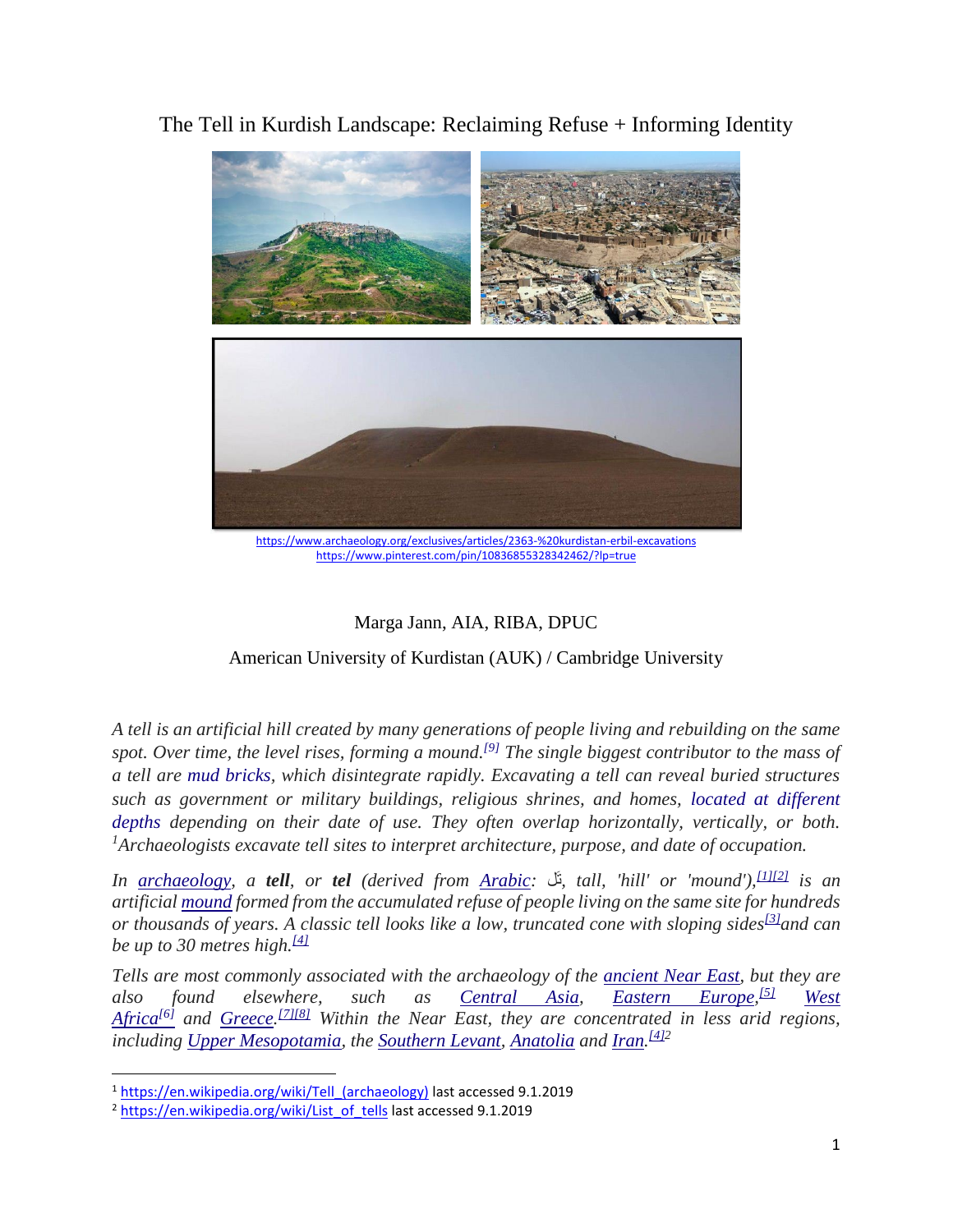The Kurdish tell, which gracefully and abundantly peppers the landscape in and around Duhok where I have been teaching architectural engineering these past two years, is a huge, tapered man-made mound (or berm) enveloping debris, archaeological remains, or garbage. As such it serves as a valuable model for recycling refuse via sustainable landscaping and treating waste through recovered, camouflaged landfill piles (resourceful adaptive reuse). The archaeological stratification of many of these tells further reveals architectural ruins, foundations, and multiple mud-brick layers shedding remarkable light on ancient (and more modern) history and settlements--constituting crucially significant 3D archives--far more revealing than imaginative, green 'garbage dumps' or landfill knolls.

Contemporary, sanitary disposal/landfill fields typically layer waste in a large pit, sometimes up to 500 feet into the ground, such as Puente Hills, outside Los Angeles.<sup>3</sup> Landfills can also be 'carefully designed structure(s) built into or on top of the ground in which trash is isolated from the surrounding environment (groundwater, air, rain).<sup>4</sup> Eventually trash becomes archeological remnant (e.g. organic residue in earthen vessels) from which a plethora of information about man's past and development can be gleaned. Some tells even contain bones or serve as cemeteries, such as the Malta Tell in Duhok or the Tell el-Amarna/El Minya's recently

<https://egyptianstreets.com/2018/02/25/a-2000-year-old-cemetery-unearthed-in-egypts-minya-governorate/>

discovered City of the Dead (Upper Egypt), shown below.



<sup>&</sup>lt;sup>3</sup> <https://www.dumpsters.com/blog/how-do-modern-landfills-work> last accessed 9.1.2019

<sup>4</sup> <https://www.dumpsters.com/blog/how-do-modern-landfills-work> last accessed 9.1.2019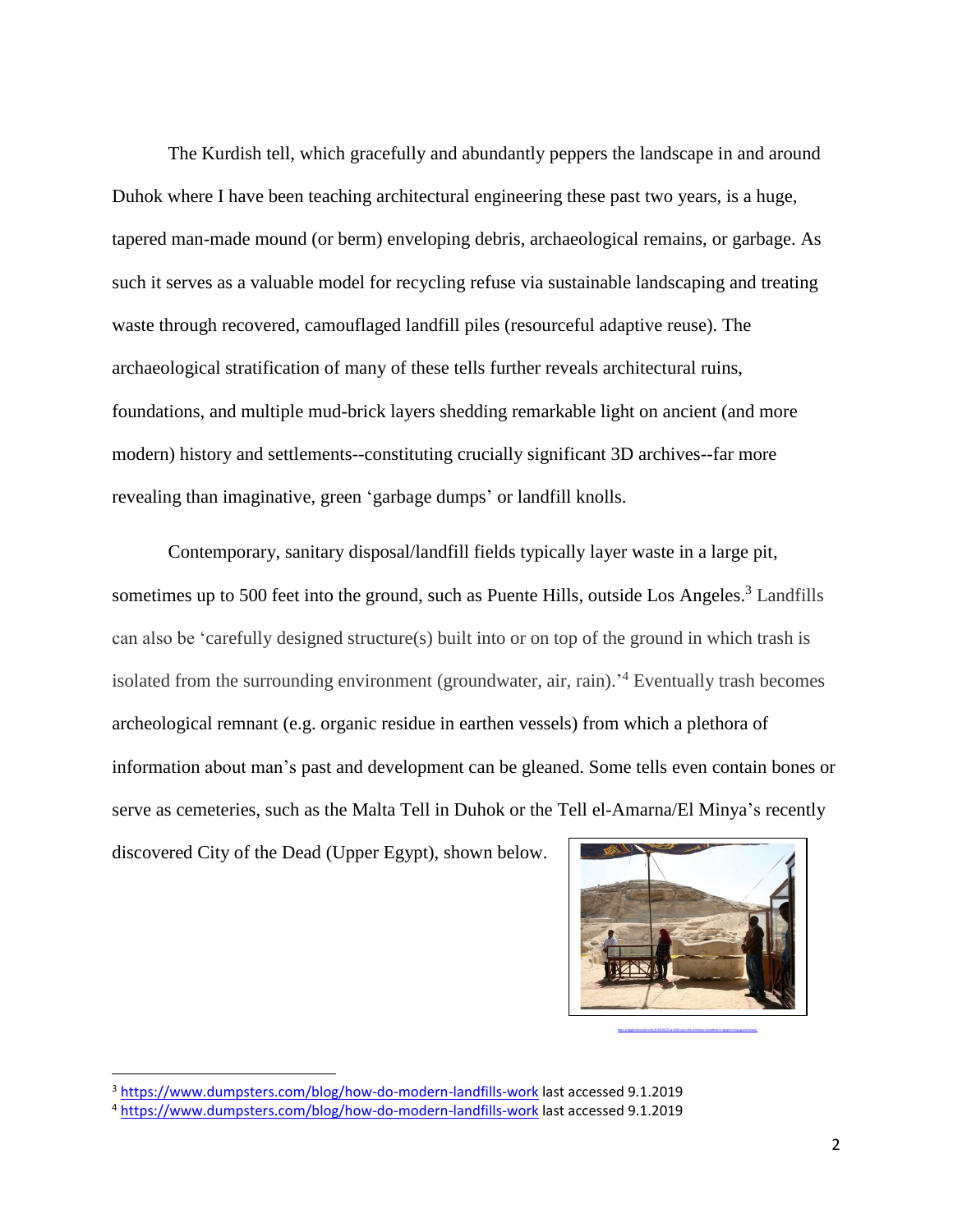

<https://www.dumpsters.com/blog/how-do-modern-landfills-work>

While tells can also consist of the 'remains of a city or village, built and rebuilt in the same location for hundreds or thousands of years<sup>55</sup> and can 'range in diameter from 30 meters (100 feet) to 1 kilometer (.6 mile) and in height from 1 m (3.5 ft) to more than 43 m (140 ft)',<sup>6</sup> of which Erbil's Citadel is an outstanding example, they are typically non-commemorative. Rather than excavating these sites or tells (e.g. Erbil's Citadel) via archaeological digging, which is now considered destructive, techniques like remote sensing, underground radar and magnetic imaging, and thermal imaging employing aerial drones can be used (e.g. Stonehenge Riverside

<sup>5</sup> <https://www.thoughtco.com/what-is-a-tell-169849> last accessed 9.7.2019

<sup>6</sup> <https://www.thoughtco.com/what-is-a-tell-169849> last accessed 9.7.2019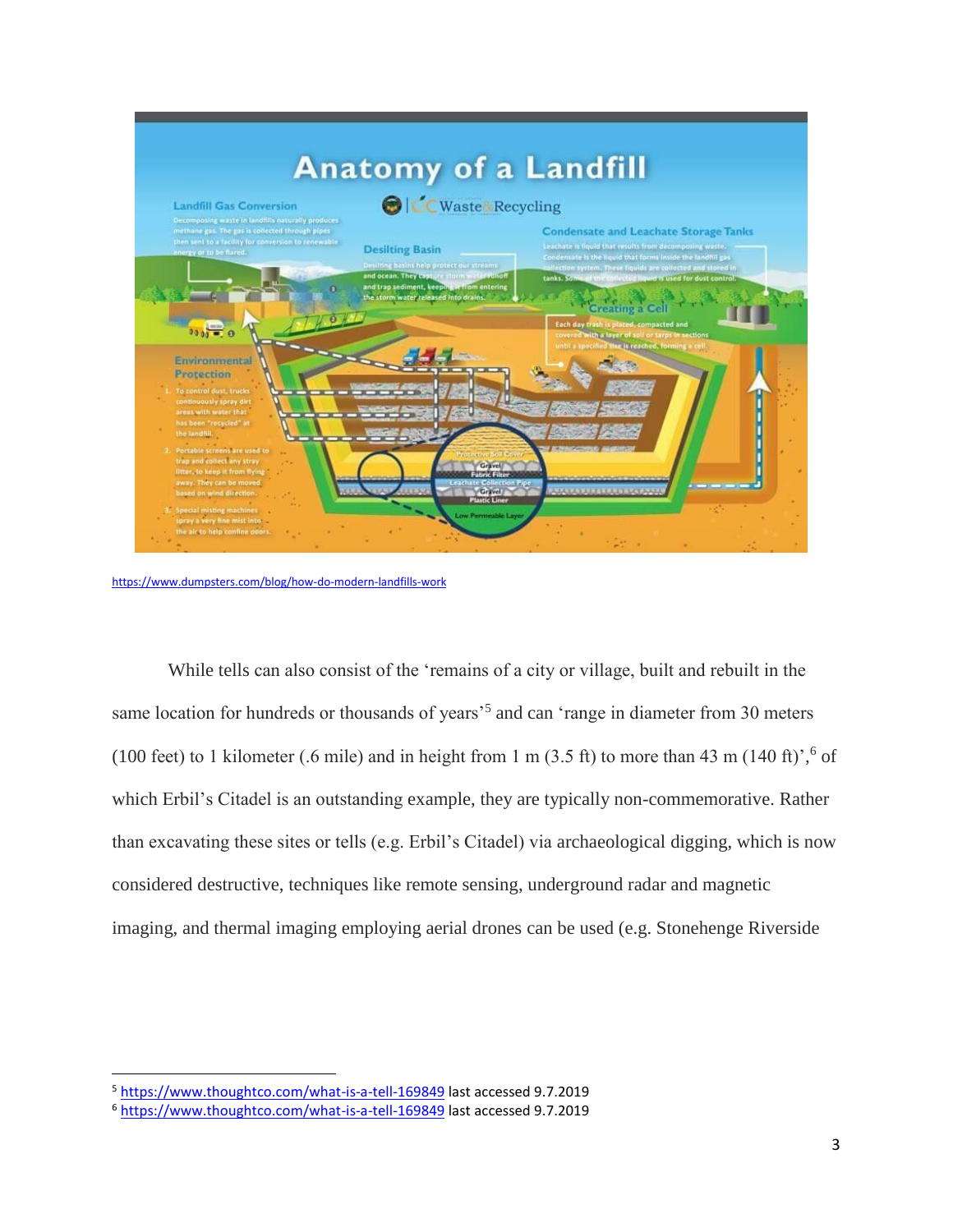Project). 'By outfitting these unmanned craft with thermal cameras, archaeologists have discovered a new and affordable way of seeing what's underground while flying high above it.'<sup>7</sup>

Regarding the tell's potential as a transferable model for treating waste, it should be noted that refuse decomposes faster when water is added. 'Normally, plastic items take up to 1000 years to decompose in landfills….Plastic bags we use in our everyday life take 10-20 years to decompose, while plastic bottles take 450 years;' <sup>8</sup> But 'trash in a municipal landfill....decomposes nearly 10 to 20 times faster than it normally does through a system that keeps the trash continuously wet.<sup>'9</sup> So wastewater treatment, as in the diagram on page 3, needs to be an intrinsic part of any 'sanitary' landfill, as water will collect from rain and snow, waste producing liquid as it decomposes, and leachate, in any case.

From an archeological/architectural engineering point of view, it is of heuristic value to explore and compare three Iraqi Kurdish tells: the afore-mentioned Erbil Citadel, dating from 5000 BC, the Malta Tell, an old Duhok cemetery and ancient buried stone complex, and Amedi, a historic Assyrian city lodged on a high plateau—not usually considered a tell but situated on a small crater constituting a 'limestone bed belonging to the Pilaspi limestone formation of Eocene age,<sup>'10</sup> with the mound's primary purpose serving as fortification. It is generally held that Amedi is the home of the Bible's 'three wise men' or magi. Unfortunately much of Amedi's original architecture has been lost, but it is my hypothesis that further archaeological investigation, like

<sup>7</sup> <https://www.sciencemag.org/news/2014/05/aerial-drones-reveal-hidden-archaeology> last accessed 9.7.2019

<sup>&</sup>lt;sup>8</sup> [http://storage.neic.org/event/docs/1129/how\\_long\\_does\\_it\\_take\\_garbage\\_to\\_decompose.pdf](http://storage.neic.org/event/docs/1129/how_long_does_it_take_garbage_to_decompose.pdf) last accessed 1..22.2020

<sup>9</sup> <https://www.sciencedaily.com/releases/2001/01/010118071032.htm> last accessed 1.22.2020

<sup>&</sup>lt;sup>10</sup> [https://medomed.org/featured\\_item/amedy-city-and-its-cultural-landscape-irak/](https://medomed.org/featured_item/amedy-city-and-its-cultural-landscape-irak/) last accessed 3.5.2020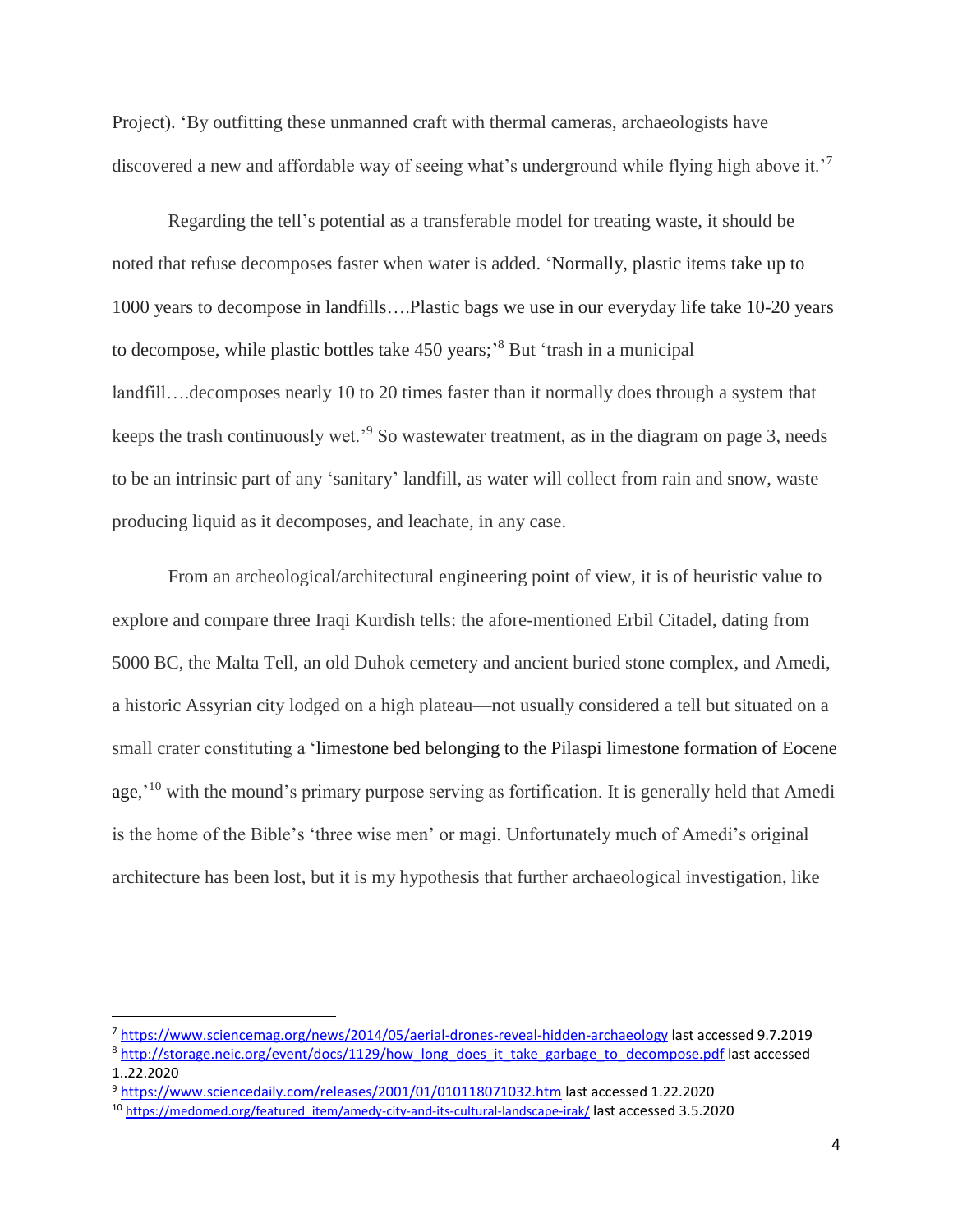that of the Malta site (below), would reveal intricate subterranean foundational structures and layering.

A comprehensive study of the 'Archaeological Hill Malta at Duhok City' by Ghaib and Gardi in 2015<sup>11</sup> develops a model of the subsurface using two geophysical methods (gravity and resistivity) revealing 'the presence of wall remains distributed in a systematic manner under the surface.' <sup>12</sup> A more recent cemetery climbs the lower eastern slope. See photos and (conflicting) reconstructed underground structural studies from the Ghaib & Gardi article below:



Fig. 1. Location maps and views of the Malta Hill.



[https://www.researchgate.net/publication/272239024\\_Re-interpretation\\_of\\_Geophysical\\_Data\\_for\\_the\\_Archaeological\\_Hill\\_Malta\\_at\\_Duhok\\_City\\_-\\_Iraqi\\_Kurdistan\\_Region](https://www.researchgate.net/publication/272239024_Re-interpretation_of_Geophysical_Data_for_the_Archaeological_Hill_Malta_at_Duhok_City_-_Iraqi_Kurdistan_Region)

<sup>11</sup> [https://www.researchgate.net/publication/272239024\\_Re-](https://www.researchgate.net/publication/272239024_Re-interpretation_of_Geophysical_Data_for_the_Archaeological_Hill_Malta_at_Duhok_City_-_Iraqi_Kurdistan_Region)

interpretation of Geophysical Data for the Archaeological Hill Malta at Duhok City - Iraqi Kurdistan Region last accessed 3.5.2020

<sup>12</sup> [https://www.researchgate.net/publication/272239024\\_Re-](https://www.researchgate.net/publication/272239024_Re-interpretation_of_Geophysical_Data_for_the_Archaeological_Hill_Malta_at_Duhok_City_-_Iraqi_Kurdistan_Region)

interpretation of Geophysical Data for the Archaeological Hill Malta at Duhok City - Iraqi Kurdistan Region (Abstract) last accessed 3.5.2020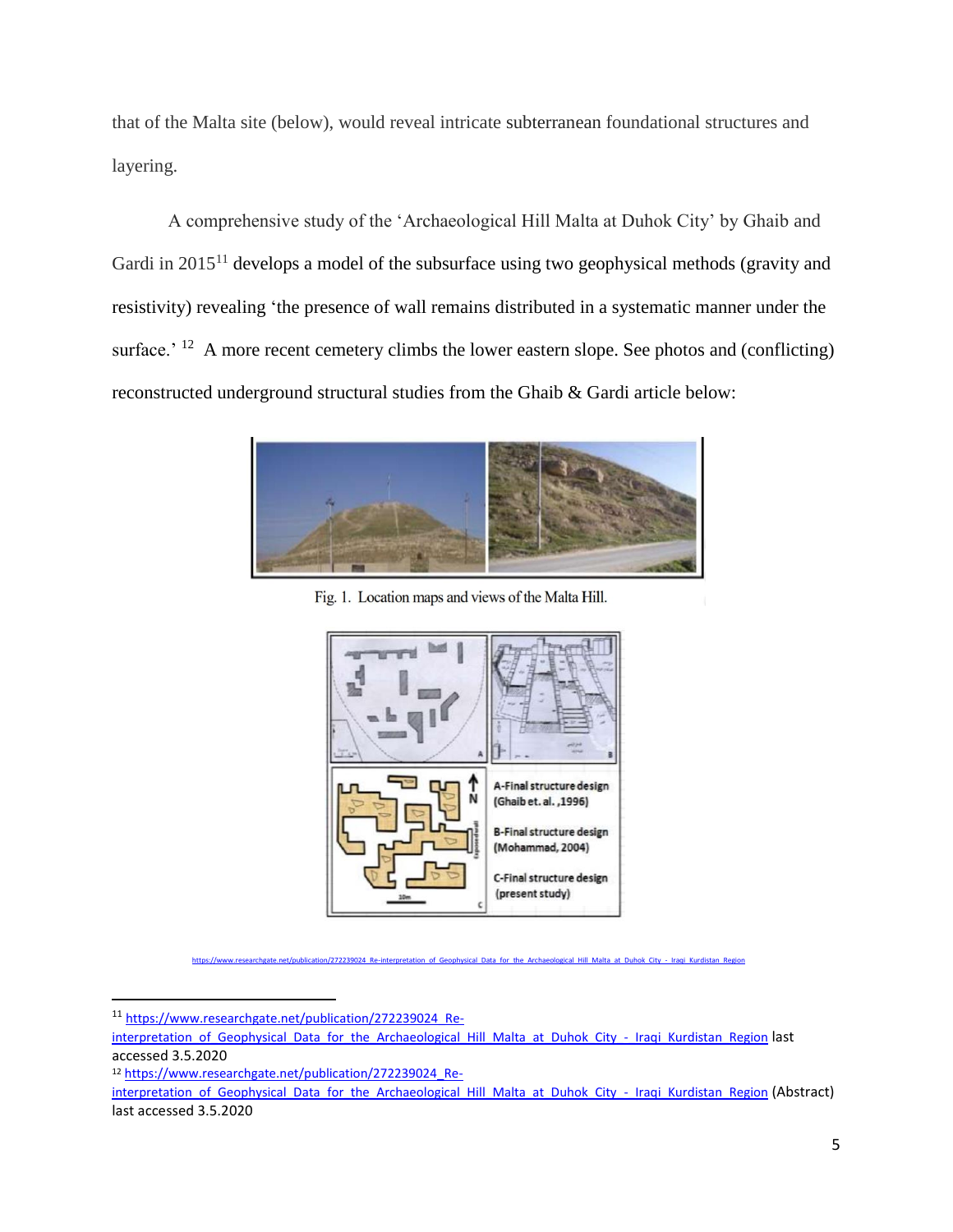Returning to the Amedi site (photo below), 90 km northeast of Duhok and founded well over 2000 years ago, many archaeological studies,<sup>13</sup> such as that by Nováček and Amin included in Harvard's *Archaeological Projects in the Kurdistan Region in Iraq* (page 6), <sup>14</sup> in conjunction with the Directorate of Antiquities of Kurdistan, reveal little about Amedi's subsurface or substructure. In that the city fortress or citadel is assumed to have been built originally on a crater, it is probable that the interior of the mound has depth, tunnels, foundations and debris worth exploring (similar to the Erbil Citadel). As an 'organically evolved (fossilized) landscape,'<sup>15</sup> Amedi is a remarkable example of man adapting natural terrain to both serve and contain his shelter/security needs--unlike our borderless, contemporary urban development and sprawl.



## AMEDI

[https://en.wikipedia.org/wiki/Amadiya#/media/File:173606\\_The\\_picturesque\\_village\\_of\\_Amedye,\\_Iraq\\_in\\_2009.jpg](https://en.wikipedia.org/wiki/Amadiya#/media/File:173606_The_picturesque_village_of_Amedye,_Iraq_in_2009.jpg)

<sup>13</sup>[https://dash.harvard.edu/bitstream/handle/1/14022526/Archaeological%20Projects%20in%20the%20Kurdistan](https://dash.harvard.edu/bitstream/handle/1/14022526/Archaeological%20Projects%20in%20the%20Kurdistan%20Region%202015_0.pdf?sequence=1) [%20Region%202015\\_0.pdf?sequence=1](https://dash.harvard.edu/bitstream/handle/1/14022526/Archaeological%20Projects%20in%20the%20Kurdistan%20Region%202015_0.pdf?sequence=1) last accessed 3.5.2020

<sup>14</sup>[https://dash.harvard.edu/bitstream/handle/1/14022526/Archaeological%20Projects%20in%20the%20Kurdistan%20Region%](https://dash.harvard.edu/bitstream/handle/1/14022526/Archaeological%20Projects%20in%20the%20Kurdistan%20Region%202015_0.pdf?sequence=1) 202015 0.pdf?sequence=1 last accessed 3.5.2020

<sup>15</sup> [https://medomed.org/featured\\_item/amedy-city-and-its-cultural-landscape-irak/](https://medomed.org/featured_item/amedy-city-and-its-cultural-landscape-irak/) last accessed 3.5.2020